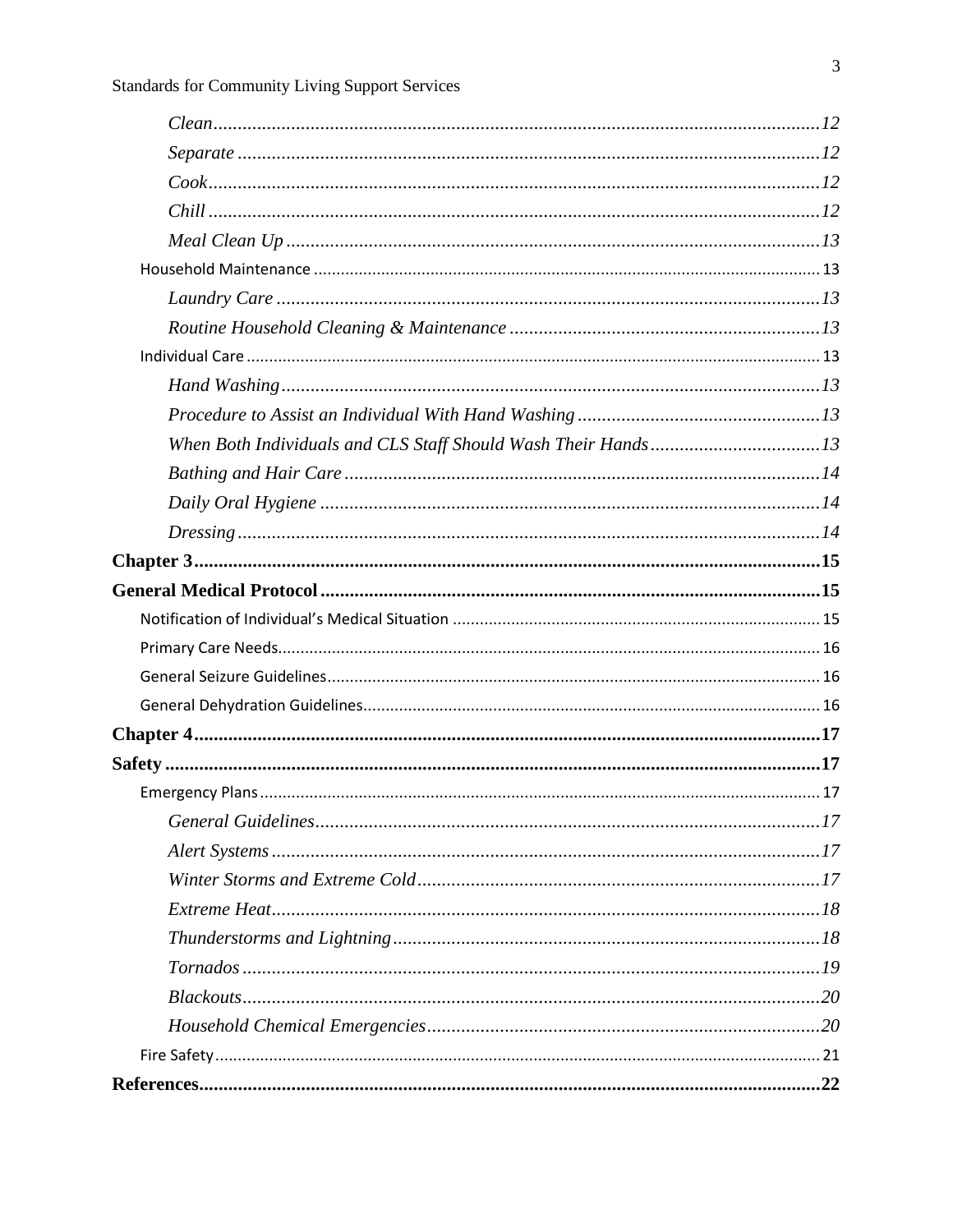## **Introduction**

#### **Why These Guidelines Were Created**

<span id="page-3-1"></span><span id="page-3-0"></span>In 1963, John F. Kennedy created Community Mental Health (CMH) centers as federal law. Before CMH, many individuals were placed in institutions, which were often cruel, inhumane, and segregated. Because of this law, community-based services were developed to help people who have a mental illness and/or an intellectual/developmental disability either return to or remain a member of their community. In order to do this well, individuals may require certain services to help them be healthy, safe and achieve their potential.

One of the available services is Community Living Supports (CLS), which is designed to teach, prompt, and monitor individuals. This document will help you understand CLS and your role.

As a CLS Direct Support Professional, you are there to support the individuals, to help them learn new skills, achieve their goals, and to make sure they are healthy and safe. You have an opportunity to have a powerful role in their life.

Your duties are defined by the individual's plan of service (IPOS) and the general expectations defined by these standards. You have a unique role that differs from family, legal representatives, and the CMH worker. These roles are not interchangeable.

Here are some important things to remember as you enter into an individual's life:

- 1. You are working in the individual's home; this requires you to respect them, their home, and their property.
- 2. Do not ask others (for example CMH staff, legal representatives, neighbors, or family members) to cover your responsibilities. If you are working, you are expected to provide the services in the IPOS.
- 3. Documentation is important. It is required for payment of service and is how you can inform other staff about what is happening with the individuals you serve. Please keep it up to date and timely.

Providing CLS services can be challenging at times – it is not always an easy job. But, you have the opportunity to make a difference in people's lives and can help to create meaningful relationships for the individuals we serve. This is a very honorable and important job that can lead to fulfilling careers.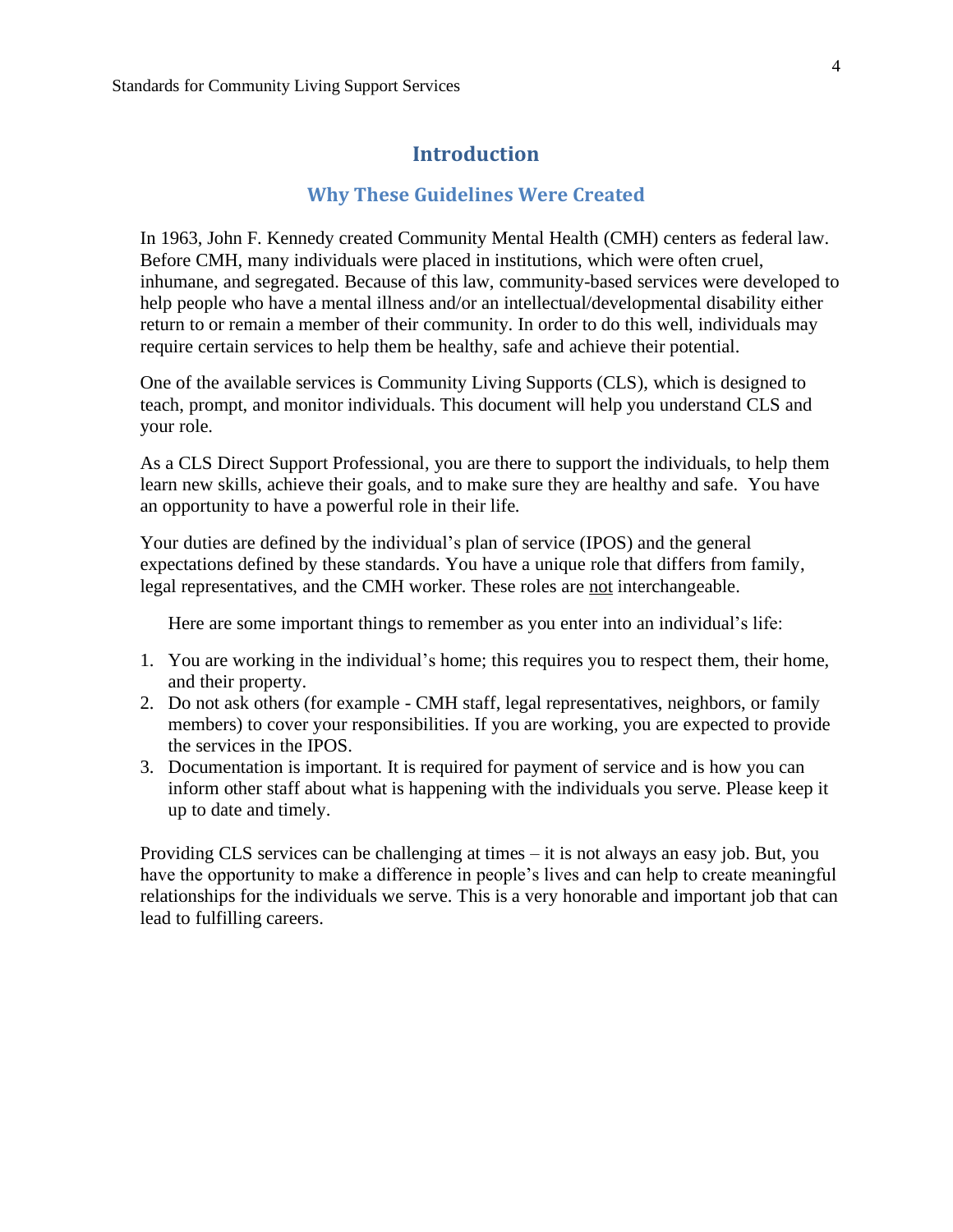## <span id="page-4-0"></span>**Definitions**

#### <span id="page-4-1"></span>**Arm's Length**

• A distance approximately equal to the length of a human's arm.

#### <span id="page-4-2"></span>**Assist**

To help someone, typically by doing a share of the work. (e.g., some hand over hand, prompting, guiding, or reminding).

#### <span id="page-4-3"></span>**Assistive Device**

• Any device that helps someone do something they might not otherwise be able to do on their own. These may be items used to promote, achieve, or maintain an individual's independence. (e.g. wheelchairs, adaptive switches, walkers, communication device).

#### <span id="page-4-4"></span>**Hand Over Hand**

• Direct Support Professional performs task(s) along with the individual by guiding their hands through the process.

#### <span id="page-4-5"></span>**Incident**

• An unusual or significant event that disrupts or poorly affects the course of treatment or care of an individual. Incidents may include but are not limited to: behavioral incidents, physical intervention use, individual death, any accident or illness that requires hospitalization, displays of serious hostility, attempts at self-inflicted harm or harm to others, instances of destruction to property, the arrest or conviction of an individual, refusal of care or medications, etc.

#### <span id="page-4-6"></span>**Legal Representative**

- A legal representative is defined as any of the following:
	- 1. A court-appointed guardian.
	- 2. A parent with legal custody of a minor individual/consumer.
	- 3. In the case of a deceased individual, the executor of the estate or court appointed personal representative.
	- 4. A patient advocate under a durable power of attorney or other advanced directive.

#### <span id="page-4-7"></span>**Line of Sight**

• The staff member has a clear view of the individual at all times.

#### <span id="page-4-8"></span>**Observe**

To notice or view, carefully and with attention to detail.

#### <span id="page-4-9"></span>**Physical Management**

• An action used by staff in an emergency situation to restrict the movement of an individual by direct physical contact to prevent the individual from harming himself, herself, or others.

#### <span id="page-4-10"></span>**Prompt**

• A reminder or cue; could be both verbal or with hand over hand assistance.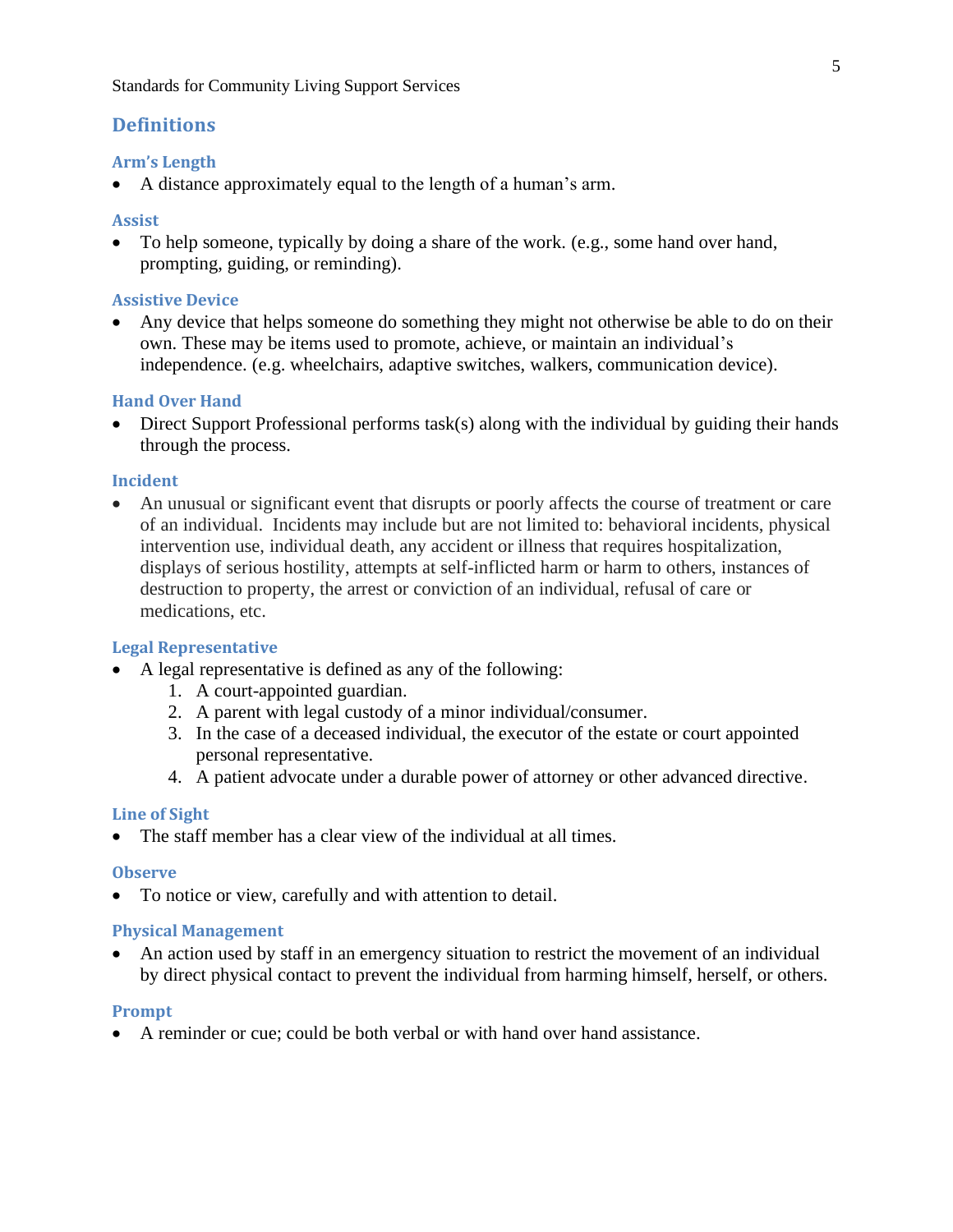#### <span id="page-5-0"></span>**Remind**

• To cause a person to remember; to cause a person to think of someone/something; to make someone aware.

#### <span id="page-5-1"></span>**Significant Change**

<span id="page-5-2"></span>• Observation or event that is out of the ordinary and may mean a change or potential risk.

#### **Unreasonable Force**

- Physical management or force that is applied by anyone to an individual/consumer in one or more of the following circumstances:
	- 1. There is no immediate risk of serious or non-serious harm to the individual, staff, or others.
	- 2. The physical management used is not approved by the provider and the CMH.
	- 3. The physical management used is not in compliance with the emergency interventions authorized in the individual's plan of service.
	- 4. The physical management or force is used when other less restrictive measures were possible but not attempted immediately before the use of physical management or force.

#### Examples:

- The individual is refusing to go somewhere, such as in or out of the vehicle, or leave a store and the staff grabs the individual's arm or clothing to make them move.
- An individual is having some challenging behaviors and staff push the individual down or push them into their bedroom.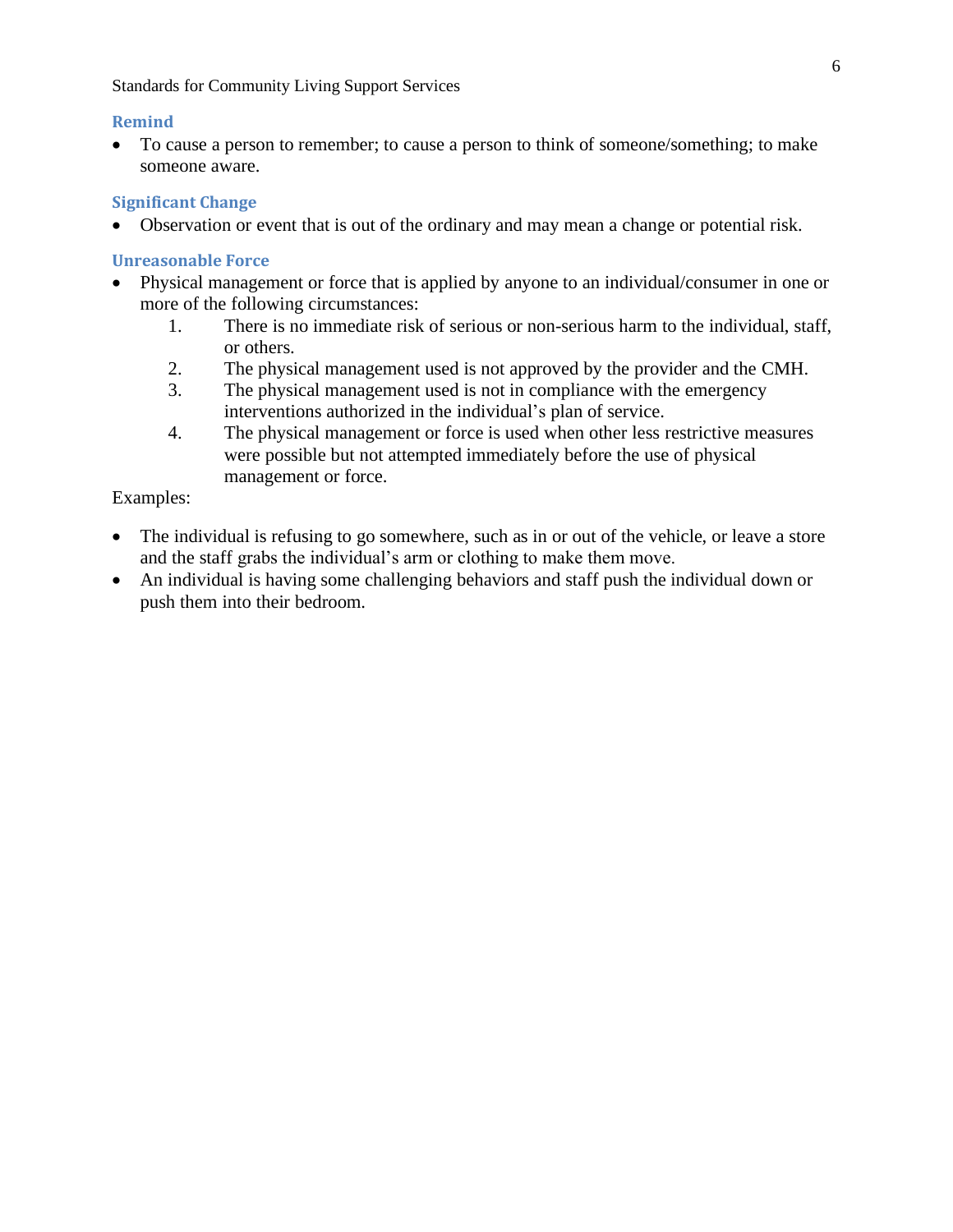## **General Standards of Care**

<span id="page-6-1"></span><span id="page-6-0"></span>The following is required of all CLS staff when they begin working with an individual. As a staff member, the more you know about the individual and their plan of care, the more successful you will be at carrying out your job duties.

- Complete minimum level of training per contract guidelines prior to starting work.
- Follow all current plans of care.
- You will be in-serviced on the IPOS by your employer.
- Keep good documentation while working with individuals.
- Individuals must feel safe and respected.
- Lock all doors when no one is in the individual's home.
- All laws must be followed while working with the individual.
- CLS staff must not be under the influence of drugs or alcohol.
- If you pass any medications, your medication training certificate must be current within 12 months.
- Limit use of cell phones to work related matters.
- Take care of your personal business either before or after your CLS shift.
- You are working in someone's personal space so do not bring your children, significant other, friends, or pets to work.
- Leave all personal belongings at home or in your vehicle.
- You must remain awake during your whole shift.
- As a CLS staff, you are responsible to assist, guide, prompt the individual per the plan of care. You are not responsible for the full cleaning of a family home or to run errands, wash laundry, cook, etc. for a family member.

#### <span id="page-6-2"></span>**Keep in Mind**

- When watching television with the individual, make sure the shows are their choice.
- Give the individual choice in all recreational activities.
- Be respectful when eating in front of an individual.
- Do not eat the individual's food.
- Do not open individual's mail, unless upon request.
- Respect individual's privacy by knocking before entering any closed door.

## <span id="page-6-3"></span>**Boundaries**

As a CLS staff member, it is important to keep and maintain healthy professional boundaries while working with individuals. If you need assistance in understanding, or defining this, you should contact your supervisor. Here are some things to keep in mind:

- You are here to complete a job.
- Be very careful about socializing with individuals and/or their family members outside of your work environment.
- Socialization with the individual should be for developing skills in the IPOS.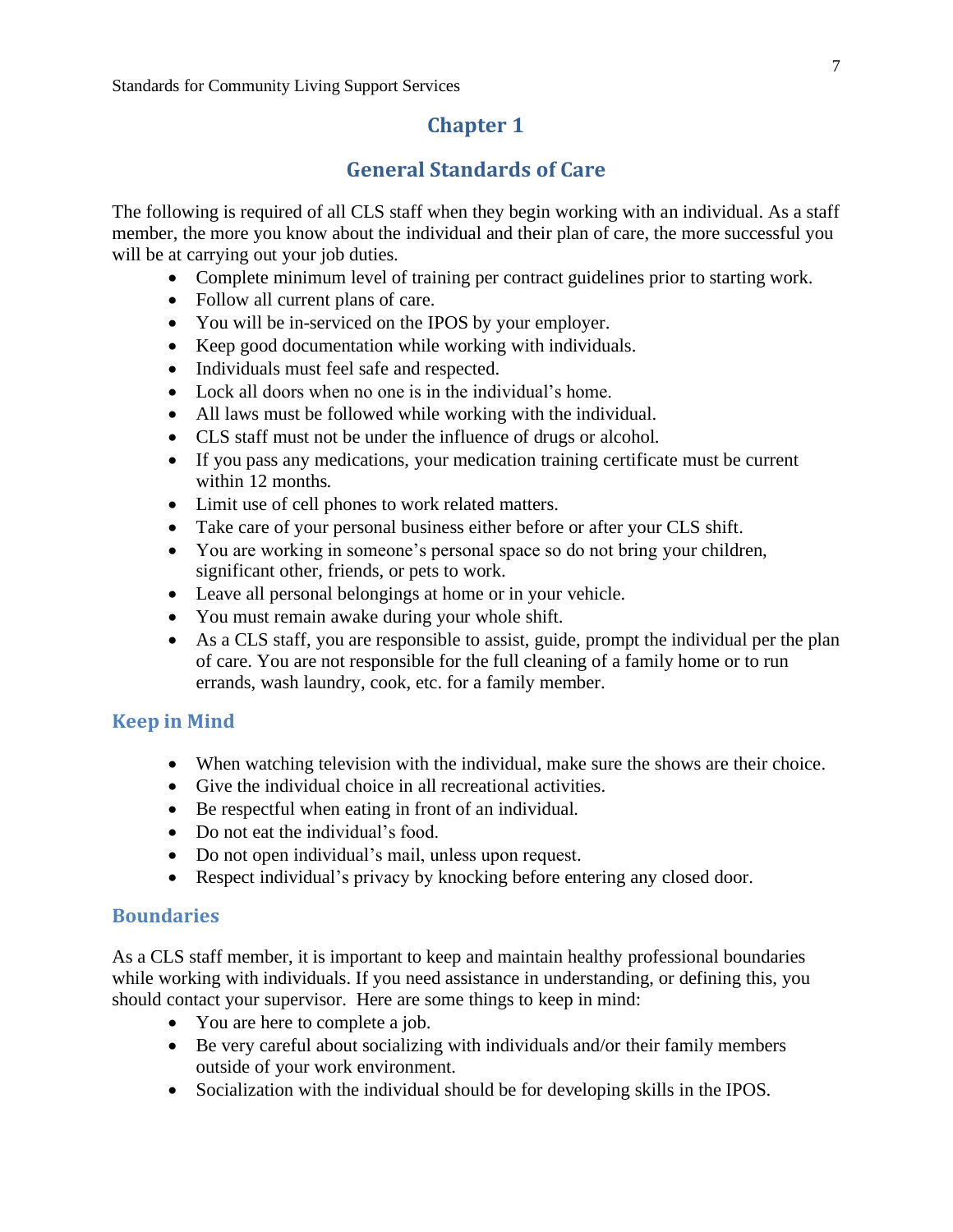Standards for Community Living Support Services

- Limit sharing your personal information with the individual(s) you work with (e.g. family, employment and relationship information).
- You should not be "borrowing" anything from an individual or their family members.
- Do not use social media as a way to connect with an individual or their family members (e.g. Facebook, Twitter, Snapchat, E-mail, Instagram, etc.).

## <span id="page-7-0"></span>**Outings**

Consider the following when going on community outings:

- The individual should choose outings. Often the IPOS will contain suggestions of outings for an individual.
- Community outings must be legal.
- When you are in the community, remember that you are a representative of your agency.
- Always be prepared! It is important to bring extra supplies with you when you are going into the community as identified by the individual's needs (e.g. extra clothing, briefs, rubber gloves, wipes, etc.).
- If the outing occurs during normal medication administration time(s), follow guidelines to make sure the individual gets the medication.

## <span id="page-7-1"></span>**Transportation**

• Drivers must have a valid driver's license and follow agency guidelines.

## <span id="page-7-2"></span>**Communication**

- The CLS provider and CMH must work as a team in the care of the individual. Regular communication is important to accomplish this goal. It is expected that CLS staff will notify their supervisor when significant changes occur, who will then contact CMH to reduce the chance of a poor outcome.
- Sharing concerns and care coordination does not replace the incident reporting procedure. Continue to follow the Recipient Rights and incident reporting procedures.
- Each individual has a plan of service that must be followed. If there is any confusion about how to carry out service plan guidelines, CLS staff should contact their supervisor.
- In the case of a medical or behavioral crisis, the CLS staff must coordinate with area emergency services. In these cases, the staff should first contact emergency services and then contact their supervisor.
- The following are examples of significant changes. This list is not all-inclusive:
	- Noticeable risk factors that could negatively impact the overall health and safety of the individual or their living environment:
		- No smoke detector
		- Bio-waste (human or animal)
		- Burns on furnishings, carpet
		- Evidence of unsafe use of stove
		- Guest(s) that appear to be threatening or placing individual at risk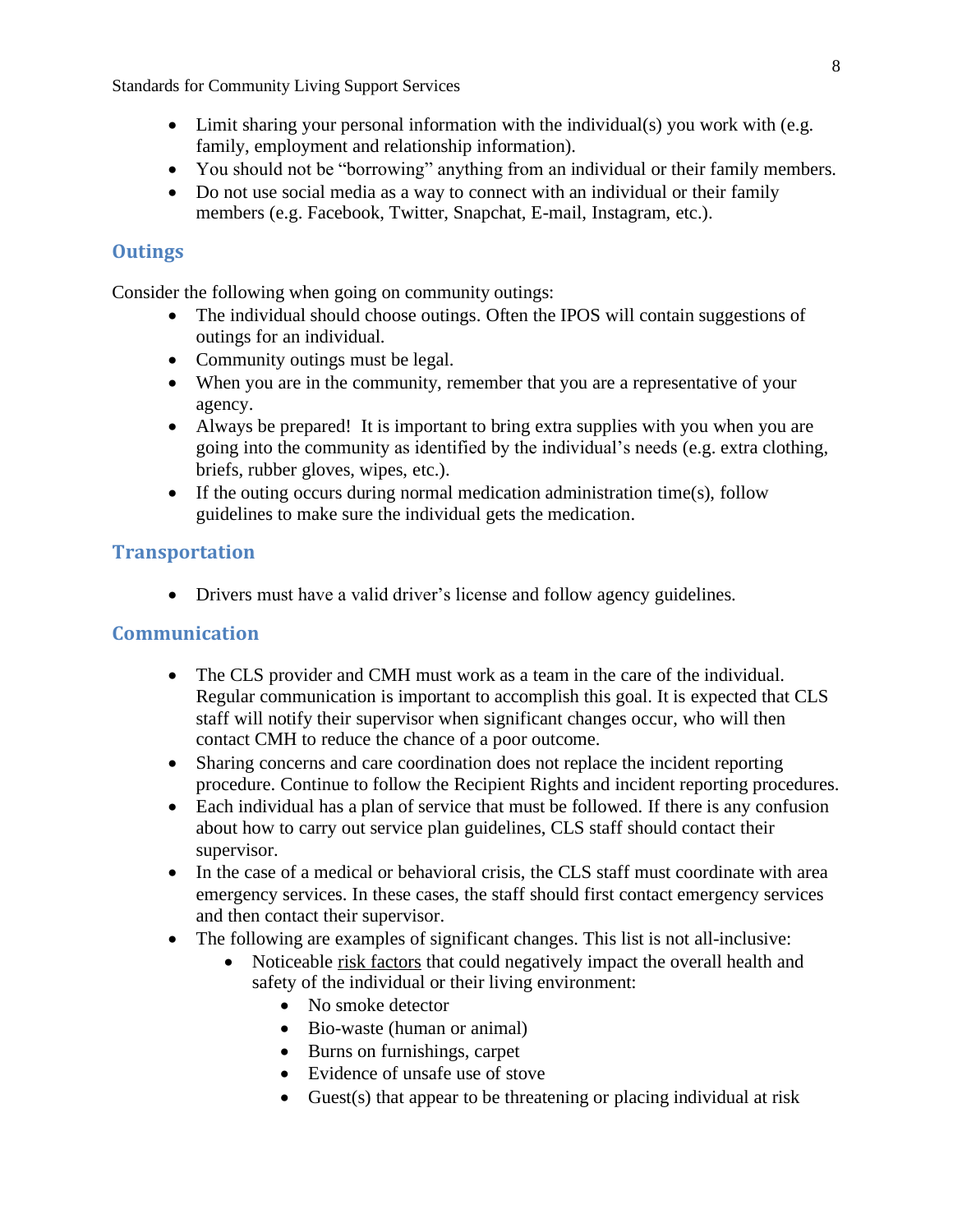- Noticeable changes in the visible condition of the environment:
	- Clutter
	- Lack of cleanliness that is different from the normal condition of the environment
	- Potentially dangerous objects or behaviors that could become risky
	- Noticeable odors that may indicate changes in the environment
	- General environmental conditions that may be unsafe, hazardous, dangerous, etc.
- Observed changes in the individual's behavior/health/routine:
	- Changes in sleep patterns
	- Changes in appetite
	- Increased or unusual behaviors
	- Loss of functioning (ability to walk, talk, transfer, etc.)

#### <span id="page-8-0"></span>**Behavior Management**

Some individuals require more specific, informative steps to help them succeed. These steps are written in a behavior plan or behavior guidelines and can be found in the IPOS. Providing feedback and information to the CMH team is necessary. Reporting this information can lead to changes that make the individual's life better and your job easier.

- Document in behavior logs
- Share behavior changes with supervisor and CMH staff
- If the behavior threatens the health or safety of themselves or others contact emergency services for assistance
- Staff may NOT do any of the following:
	- Use any form of punishment
	- Use any form of physical force
	- Restrict an individual's movement by any means not written in the behavior plan
	- Confine the individual to an area where there is no exit (e.g. closet, bed, box, chair, or room)
	- Withhold food, snacks, water, cigarettes, clothing, community activities, or toilet use
	- Physical, mental, or emotional cruelty
	- Verbal abuse including swearing or hurtful remarks
	- Threats and/or intimidating behavior
	- Refuse the individual entrance to the home

#### <span id="page-8-1"></span>**Limitation of Rights**

• As CLS staff you may observe an individual making choices you do not agree with, for example you may want to stop them from making their own choices (excessive smoking, drinking, food choices and times to eat, having unwanted guests, etc.), but you cannot.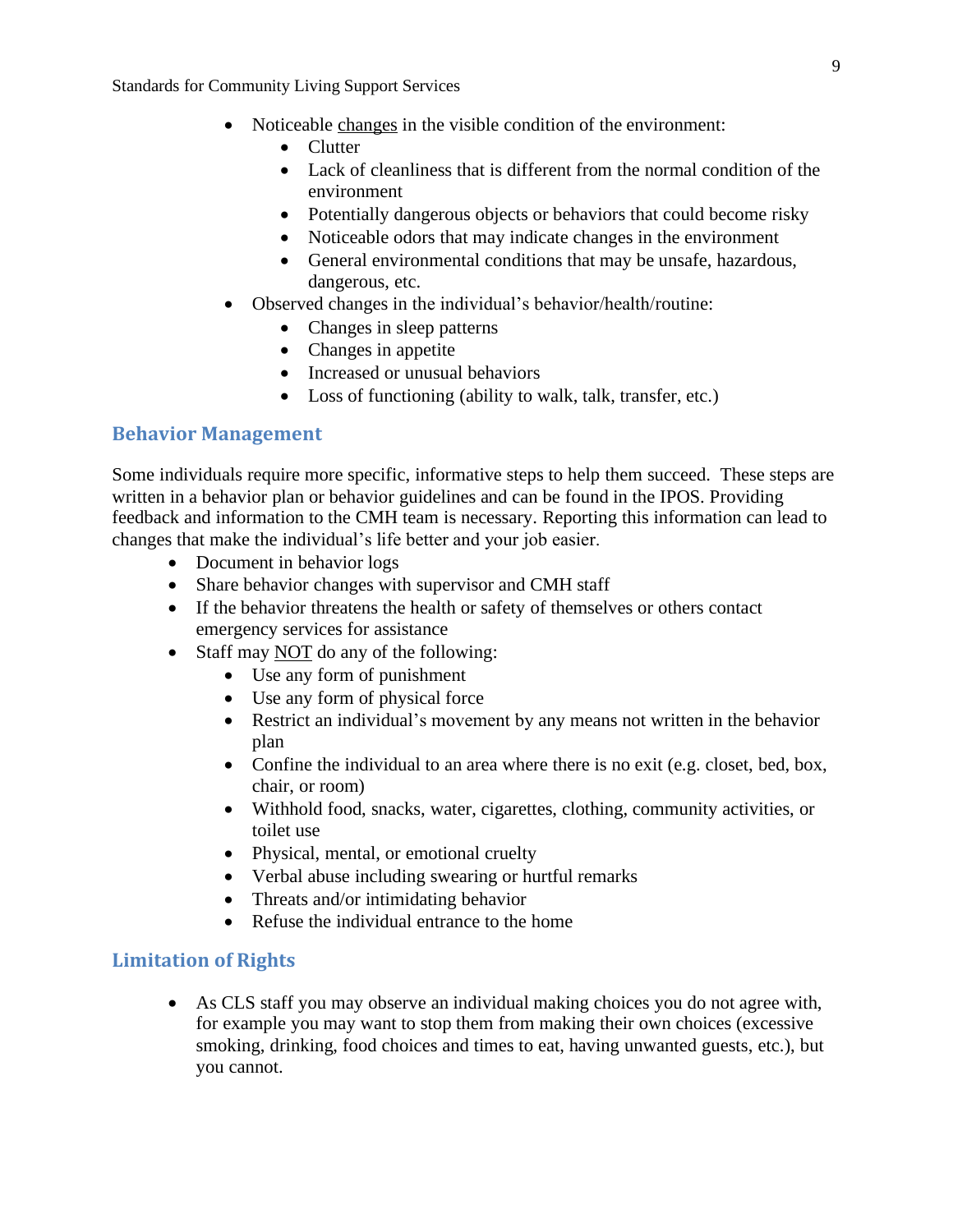Standards for Community Living Support Services

- It is the responsibility of the CLS staff to consult with CMH staff if there are any concerns about the choices and behaviors of an individual.
- CLS staff cannot restrict an individual's right to make their own choices unless there are certain limitations of rights procedures in place. Any restriction can only be put in place by CMH for the safety and welfare of an individual.
- CLS staff can only implement limitations that are in the IPOS.

## <span id="page-9-0"></span>**Incident Reporting**

All CLS staff who witness, discover, or are notified of unusual incidents will take the following steps:

- 1. Take immediate action to protect, comfort, and arrange for emergency medical treatment as necessary if the individual has been injured.
- 2. Immediately speak with a supervisor about the incident and follow their instructions.
- 3. Complete the Incident Report (IR), ensuring that all information is filled in completely, and give report to supervisor or home manager as soon as possible, but no later than the end of the shift in which the incident occurred.
- 4. Follow agency procedure to ensure IR is entered into CMH electronic health record.
- 5. Make a reasonable attempt to contact the individual's designated representative and responsible agency by telephone.
- If an individual is missing, staff will do the following:
	- Attempt to locate the individual
	- Make an attempt to contact the individual's designated representative and responsible agency
	- Contact police
	- Contact the Office of Recipient Rights (ORR) to make a verbal report
	- Staff will complete an incident report

\*\*Always follow written guidelines from IPOS, behavior plan, etc.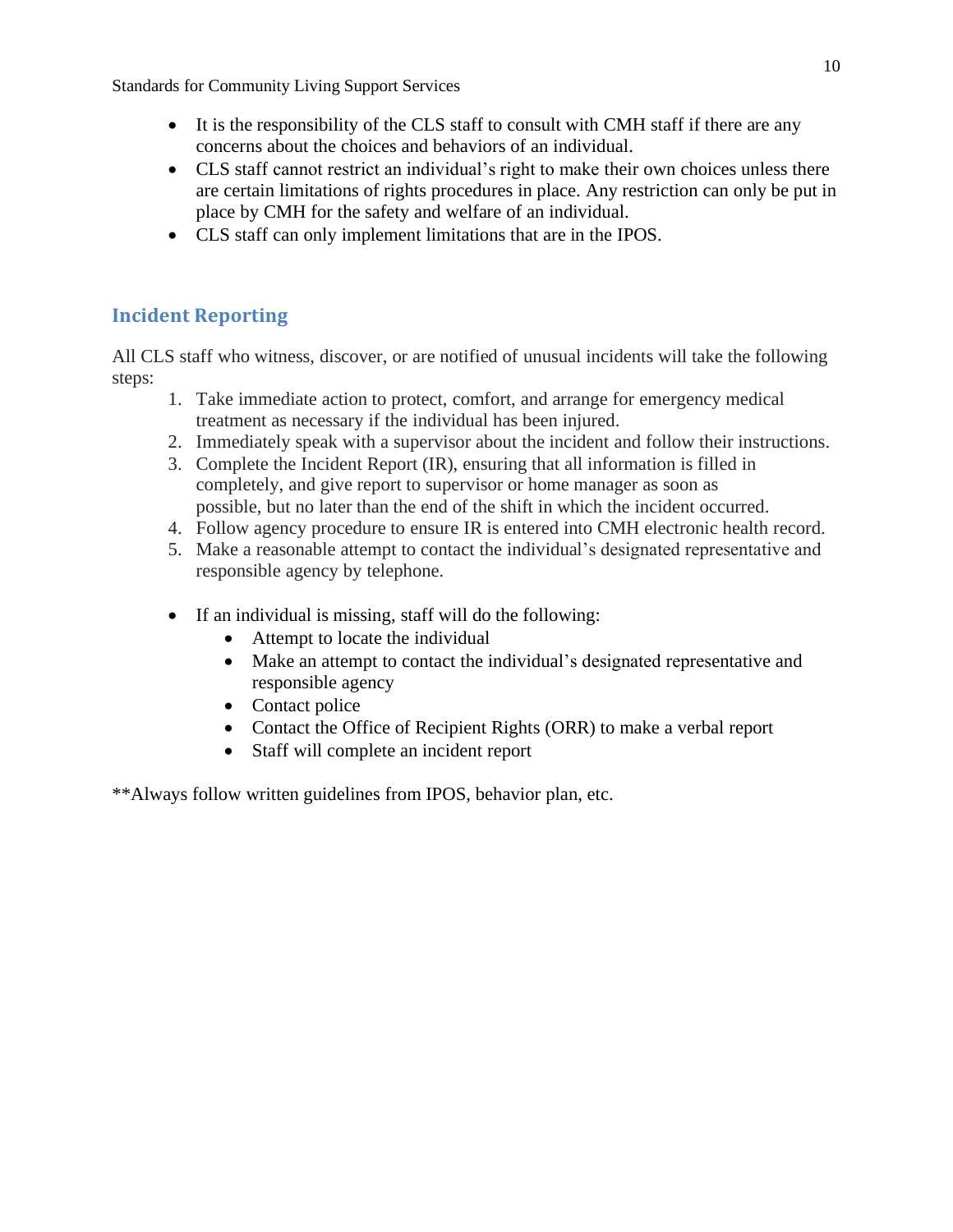# <span id="page-10-1"></span>**Activities of Daily Living**

<span id="page-10-0"></span>Refer to the individual's IPOS for directions regarding Activities of Daily Living (ADL). If you have any questions, contact your supervisor for assistance. CMH is available to assist with questions or concerns.

## **The current IPOS must be available onsite.**

Your role, as a CLS staff, involves assisting the individual with ADLs. These are the basics of what an individual does every day – and for people with an intellectual and/or developmental disability or mental illness, these daily tasks/areas need some extra support. For the purpose of these standards, there are three main areas of ADLs: Meal Preparation, Household Maintenance, and Individual Care. You may be involved in all areas of these or only one small area and your level of involvement with each individual will vary. As a result, it is important that you understand your role at each location you are working at.

## <span id="page-10-2"></span>**Meal Preparation**

## <span id="page-10-3"></span>**Menu Planning**

- Consider the individual's preferences when menu planning.
- Consider any dietary and nutrition plans of the individual.

## <span id="page-10-4"></span>**Grocery Shopping**

- Assist the individual by prioritizing choice of foods for nutritional components, within their budget.
- Check expiration dates on products, do not purchase if items are expired.

## <span id="page-10-5"></span>**Microwave and Stove Operation**

• Operate household and cooking appliances according to the manufacturer's recommended safety practices.

## <span id="page-10-6"></span>**Food Preparation and Storage**

- Food must be safe for people to eat, clean, and not spoiled.
- All food will be safely stored, prepared, and served.
- Always wash your hands before preparing food.
- Label food with dates of when it was prepared and when it was put in the refrigerator.
- Check food and dispose of any with visible signs of decay (discoloration, mold, bad odor, sliminess, etc.) or past expiration dates.
- Keep food in sealed containers.

## <span id="page-10-7"></span>**Food Safety**

Although your role might not always include preparing, cooking, and taking care of food, it is important to be aware of safe food handling techniques. The following are tips on the 4 main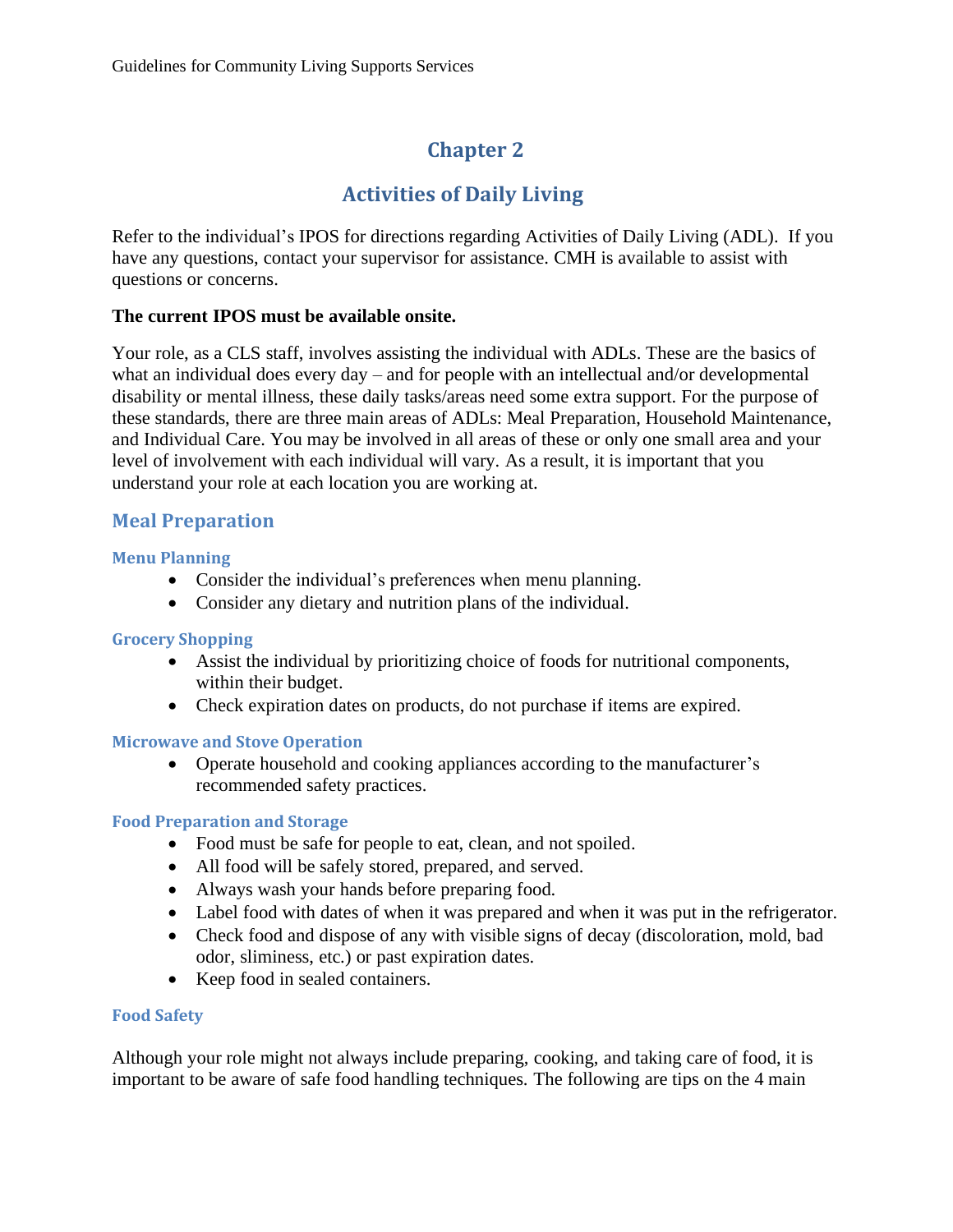areas of food safety; Clean, Separate, Cook and Chill. For more information please visit: [http://fightbac.org/,](http://fightbac.org/) where this information was gathered from.

#### <span id="page-11-0"></span>**Clean**

- Wash your hands with warm water and soap for at least 20 seconds before and after handling food.
- Wash the cutting boards, dishes, utensils, and counter tops with hot soapy water after preparing each food item and before you go on to the next food.
- Consider using paper towels to clean up kitchen surfaces. If you use cloth towels, wash them often in the hot cycle of the washing machine.
- Rinse fresh fruits and vegetables under running tap water, including those with skins and rinds that are not eaten.
- Rub firm-skin fruits and vegetables under running tap water or scrub with a clean vegetable brush while rinsing with running tap water.

#### <span id="page-11-1"></span>**Separate**

- Separate raw meat, poultry, seafood and eggs from other foods in the groceryshopping cart, grocery bags and in the refrigerator.
- Use one cutting board for fresh produce and a separate one for raw meat, poultry and seafood.
- Never place cooked food on a plate that previously held raw meat, poultry, seafood or eggs.

#### <span id="page-11-2"></span>**Cook**

- Use a food thermometer, which measures the internal temperature of cooked meat, poultry and egg dishes, to make sure that the food is cooked to a safe internal temperature.
- Cook meat as directed on package.
- Make sure there are no cold spots in food (where bacteria can survive) when cooking in a microwave oven. For best results, cover food, stir and rotate for even cooking. If there is no turntable, rotate the dish by hand once or twice during cooking.

#### <span id="page-11-3"></span>**Chill**

- Refrigerate or freeze meat, poultry, eggs and other perishables as soon as you get them home from the store.
- Never let raw meat, poultry, eggs, cooked food or cut fresh fruits or vegetables sit at room temperature more than two hours before putting them in the refrigerator or freezer.
- Never defrost food at room temperature. Food must be kept at a safe temperature during thawing. There are three safe ways to defrost food: in the refrigerator, in cold water, and in the microwave. Food thawed in cold water or in the microwave should be cooked immediately.
- Please remember all food has a shelf life please discard any food that has gone bad (past expiration dates, moldy, etc.).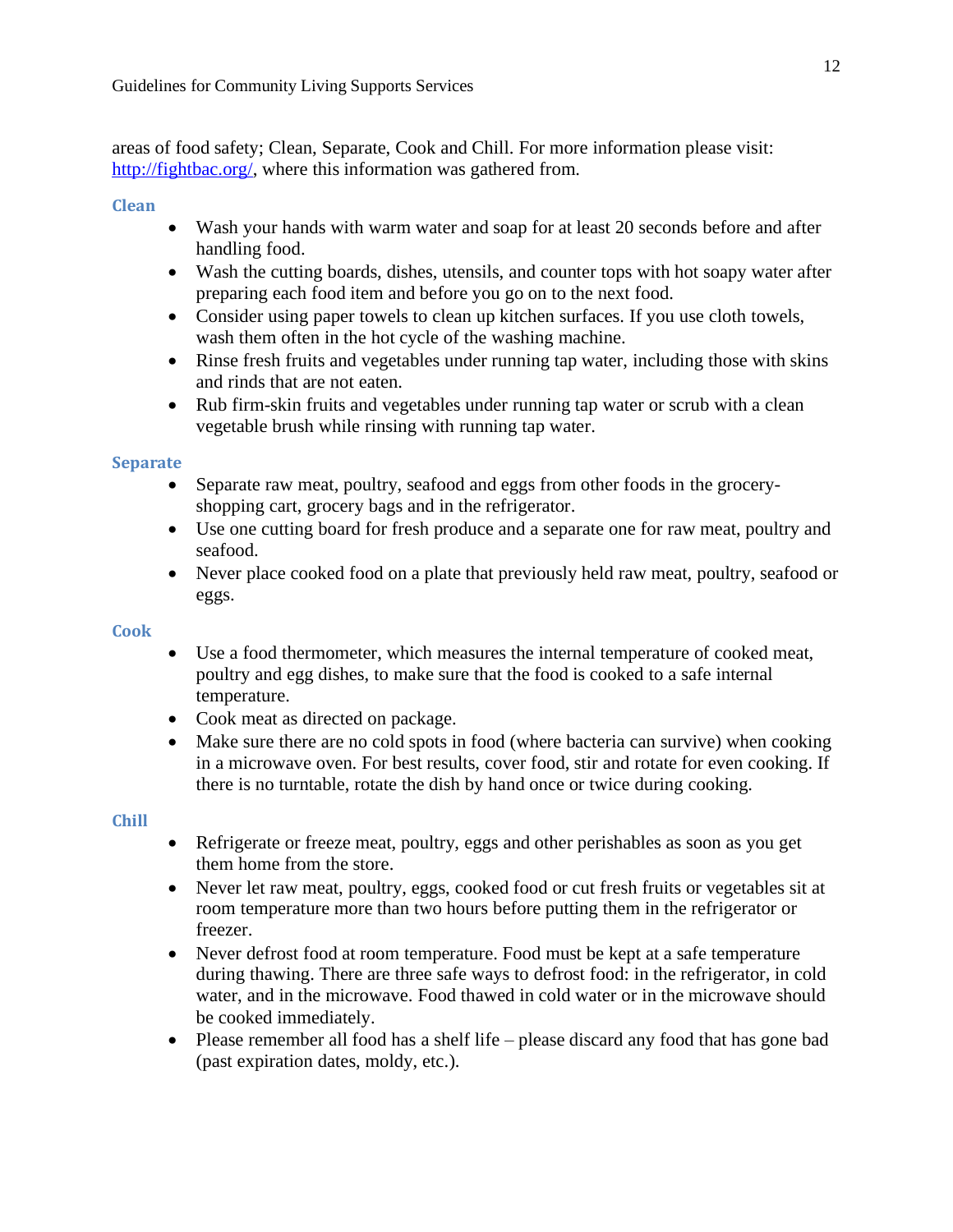#### <span id="page-12-0"></span>**Meal Clean Up**

- Clean dishes and utensils with hot soapy water.
- Wipe tables and surfaces with cleaning supplies.

#### <span id="page-12-1"></span>**Household Maintenance**

#### <span id="page-12-2"></span>**Laundry Care**

- Staff will provide verbal prompting and assistance, when necessary, to do laundry.
- Refer to the laundry tags on clothing for instructions.
- Look inside the washer and dryer to make sure they are empty before using.
- Clean out lint trap after each use of the dryer in order to reduce risk of fire and to improve efficiency of unit.
- If the washer and dryer are not working properly, contact the landlord or maintenance manager. For homeowners, make sure the homeowner is aware of the issue.
- Follow the instructions on the detergent, bleach, fabric softener, etc. containers.

#### <span id="page-12-3"></span>**Routine Household Cleaning & Maintenance**

- Refer to the IPOS for expectations of what you will be doing in each CLS setting.
- Please contact CMH staff with any questions or concerns.
- Contact landlord with any property maintenance issues or concerns.

## <span id="page-12-4"></span>**Individual Care**

#### <span id="page-12-5"></span>**Hand Washing**

#### <span id="page-12-6"></span>**Procedure to Assist an Individual With Hand Washing**

- Wet hands under running, warm water.
- Lather hands up to two inches above the wrist with soap for 20 seconds.
- Wash palms, sides and back of hands, in between fingers, thumbs and under fingernails.
- Rinse hands under warm running water.
- Dry hands with a clean towel or paper towel.
- Turn faucet off with paper towel.

#### <span id="page-12-7"></span>**When Both Individuals and CLS Staff Should Wash Their Hands**

- Before and after wearing gloves.
- At the start of the workday and several times throughout.
- When hands are visibly soiled or contaminated by blood or bodily fluids.
- Before and after direct contact with skin that has wounds or is broken.
- After assisting an individual with toileting or changing incontinence products.
- After using the restroom.
- Before and after eating, preparing, and serving food.
- After wiping nose, sneezing, or touching your face.
- After cleaning.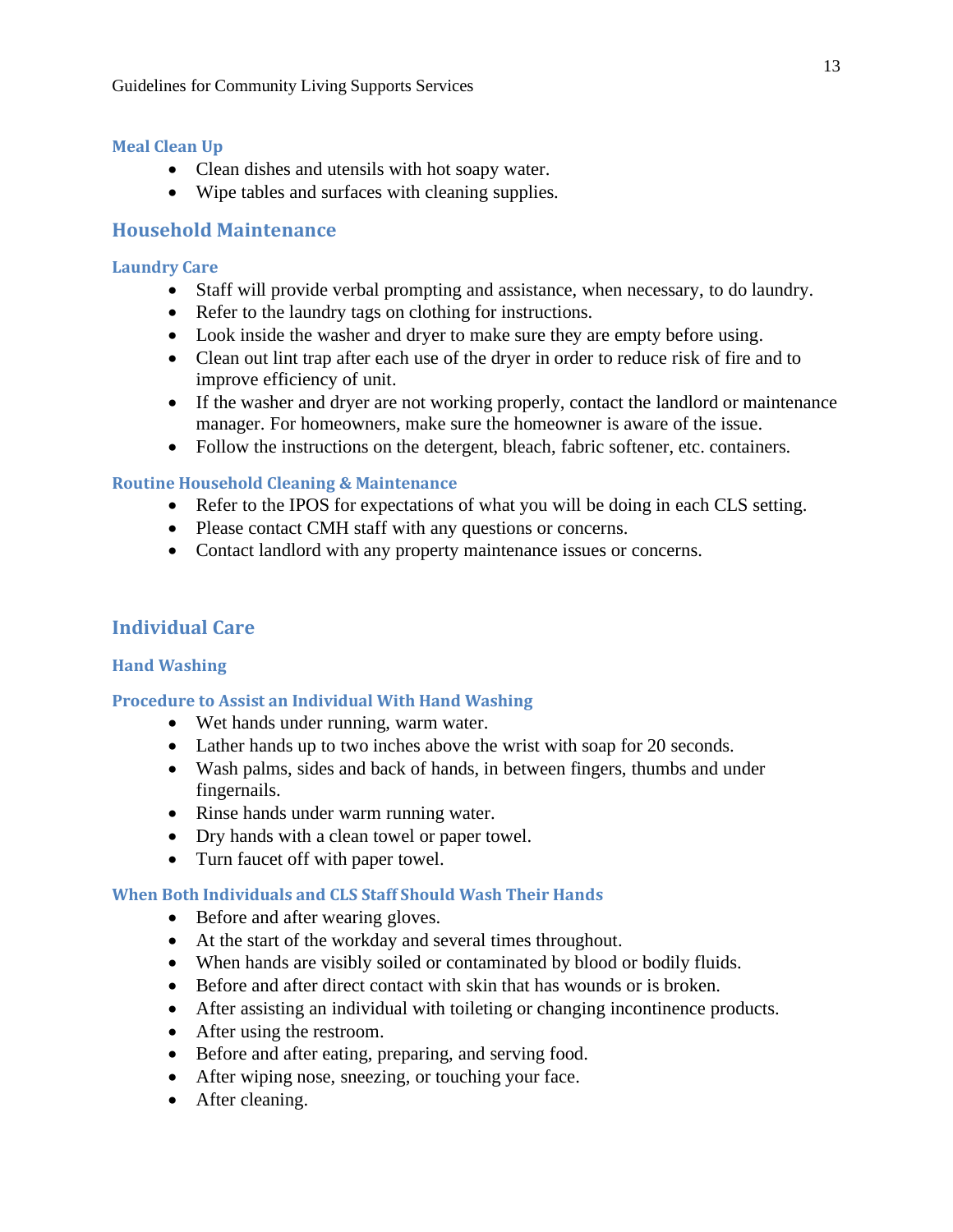#### <span id="page-13-0"></span>**Bathing and Hair Care**

- Staff will provide the individual opportunity, encouragement and assistance when necessary, for bathing, individual hygiene, shaving, and dressing.
- Staff will provide the individual opportunity to obtain haircuts, styling, or other grooming procedures.

#### <span id="page-13-1"></span>**Daily Oral Hygiene**

• Staff will provide the individual opportunity, and assistance when necessary, for daily oral hygiene.

#### <span id="page-13-2"></span>**Dressing**

• Staff will provide the individual opportunity, and assistance, when necessary, to dress as fashion, fit, cleanliness, and season warrant.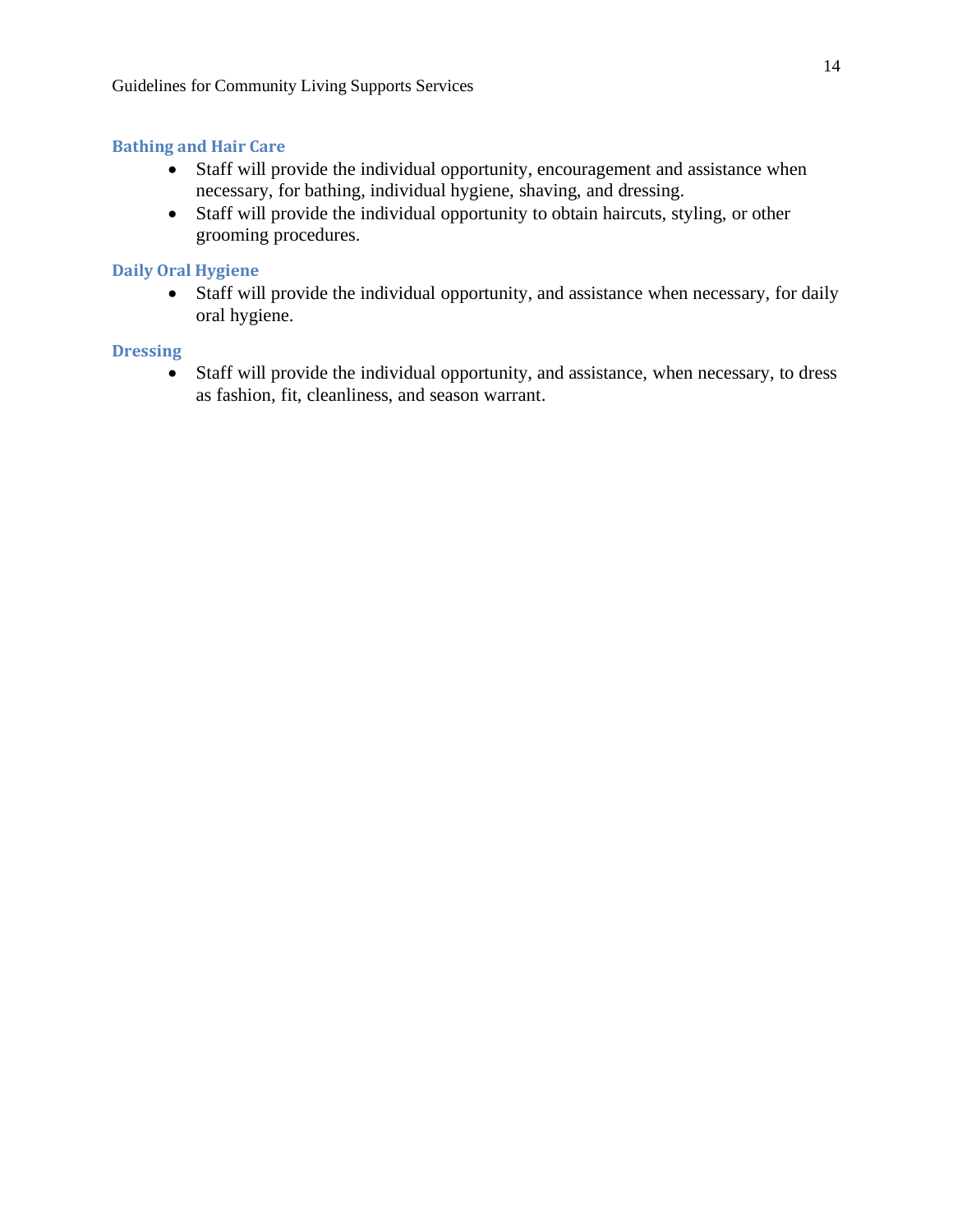## **General Medical Protocol**

<span id="page-14-1"></span><span id="page-14-0"></span>The CLS staff should always follow IPOS, doctors' orders, discharge plans, etc. If you have any questions, contact your supervisor for assistance. CMH is available to assist with questions or concerns.

## **The current IPOS must be available onsite.**

The following chapter is to help address different medical needs that you might encounter while on the job. Please remember that you must have a doctor's order prior to performing any medical care (passing medications, wound care, tube feeding, etc.). This chapter does not replace any medication training classes that you are required to take.

## <span id="page-14-2"></span>**Notification of Individual's Medical Situation**

## **It is important to report medical changes to your supervisor, CMH, and/or the individual's doctor. The following are some, but not all, examples of medical changes to report:**

- Changes in behavior (crying, restlessness, withdrawn or anxious).
- Signs or symptoms of infection, redness, pus, swelling.
- Urinary tract symptoms-painful, frequent, burning sensation during urination.
- Cold or flu-like symptoms-fever above 100, complaints of sore throat, rash, pain, vomiting, diarrhea, constipation, etc.
- Out of the ordinary physical complaints made by the individual or observed by staff.
- Weight gain or loss of 5 lbs. or more in one week's time.
- Minor injuries to the body: bruises, cuts, punctures, abrasions, swelling or pain.
- No bowel movement for 3-4 days. (Some individuals are on a "Constipation" Protocol". In this case, follow the protocol).
- Signs of Illness:
	- Change in eating habits, an increase or decrease in appetite.
	- Change in sleep pattern, an increase or decrease or interrupted sleep pattern.
	- Changes in skin color: pale, flushed, bluish, gray, blotchy (reddish spots), jaundice (yellow).
	- Change in skin condition: dry, clammy, cold, hot, increased sweating, rash, itchy.

#### **The following are some, but not all, examples of medical emergencies that need immediate professional medical attention, such as calling 911:**

- Change in level of consciousness (confused, dizziness, fainting, coma).
- Hit their head.
- Change in body or limb movement (shaking, tremors, jerking, stiffness, paralysis, unsteadiness, staggering).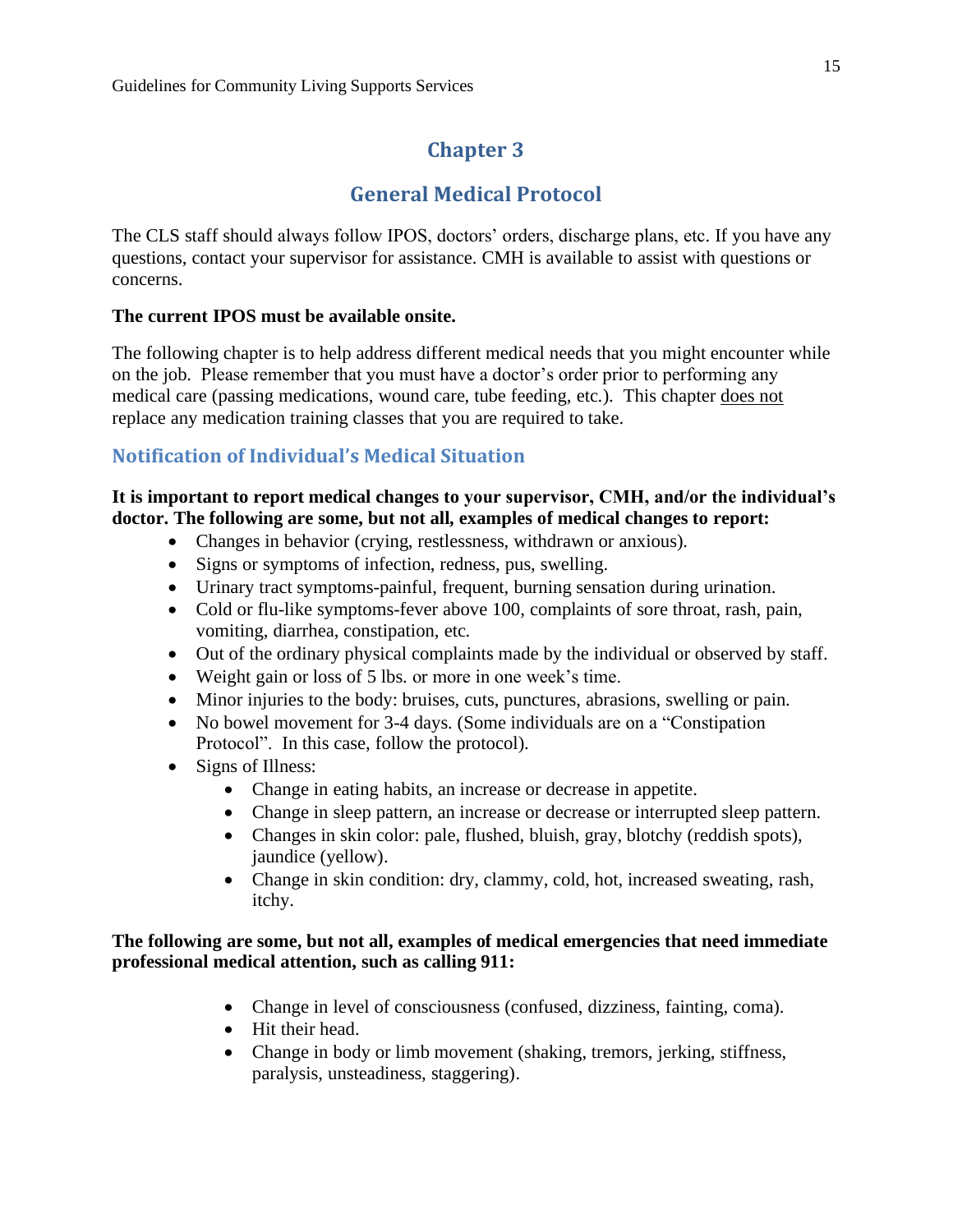• Chest pains, shortness of breath, other changes in breathing (difficulty breathing, rapid, slow, wheezing, gasping, or coughing).

## <span id="page-15-0"></span>**Primary Care Needs**

- The CLS staff should always follow IPOS, doctors' orders, discharge plans, and/or healthcare guidelines. Your role as CLS staff could include:
	- Ensuring that all routine and emergency health care needs are met (includes dental).
	- Attending annual physical and assisting with follow up care instructions.
	- Information sharing with CMH, home staff, guardian, etc.
	- Informing CMH Nurse or other team members if guardian consent is needed.
	- Maintaining documentation of all health-related information.

## <span id="page-15-1"></span>**General Seizure Guidelines**

- 1. Observe any pre-seizure activity:
	- Change of behavior
	- Weakness
	- Dizziness, falling
	- Complaints of flash of lights, peculiar smell, sound or taste
- 2. Observe and record seizure activity, including duration (note the time start to finish).
- 3. Supportive care during seizure:
	- Support and protect head (can grab pillows, soft blanket for head).
	- Remove surrounding objects that may cause harm or injury.
	- Loosen constrictive clothing around neck.
	- Do not attempt to restrain or hold; Put nothing in mouth.
	- Call 911 if seizure lasts more than 5 minutes, or as directed by physician.
- 4. Post seizure care:
	- Re-orient to surroundings, talk calmly and slowly.
	- Assisting with personal hygiene, if needed, as a result of the seizure.
	- Provide emotional support.
- 5. Notify Nurse/Physician if:
	- An individual has a seizure after being seizure free for 6 months.
	- Cluster, more than 3 seizures in 24 hours.
	- Seizure has occurred after a medication change.

## <span id="page-15-2"></span>**General Dehydration Guidelines**

• Decreased fluid intake

Dehydration can happen at any time, but staff should be more aware of the signs in extreme temperatures. Staff should monitor for signs of dehydration including:

- Decreased frequency of urination
- Mouth or lips dry and cracked
- Dry or sunken eyes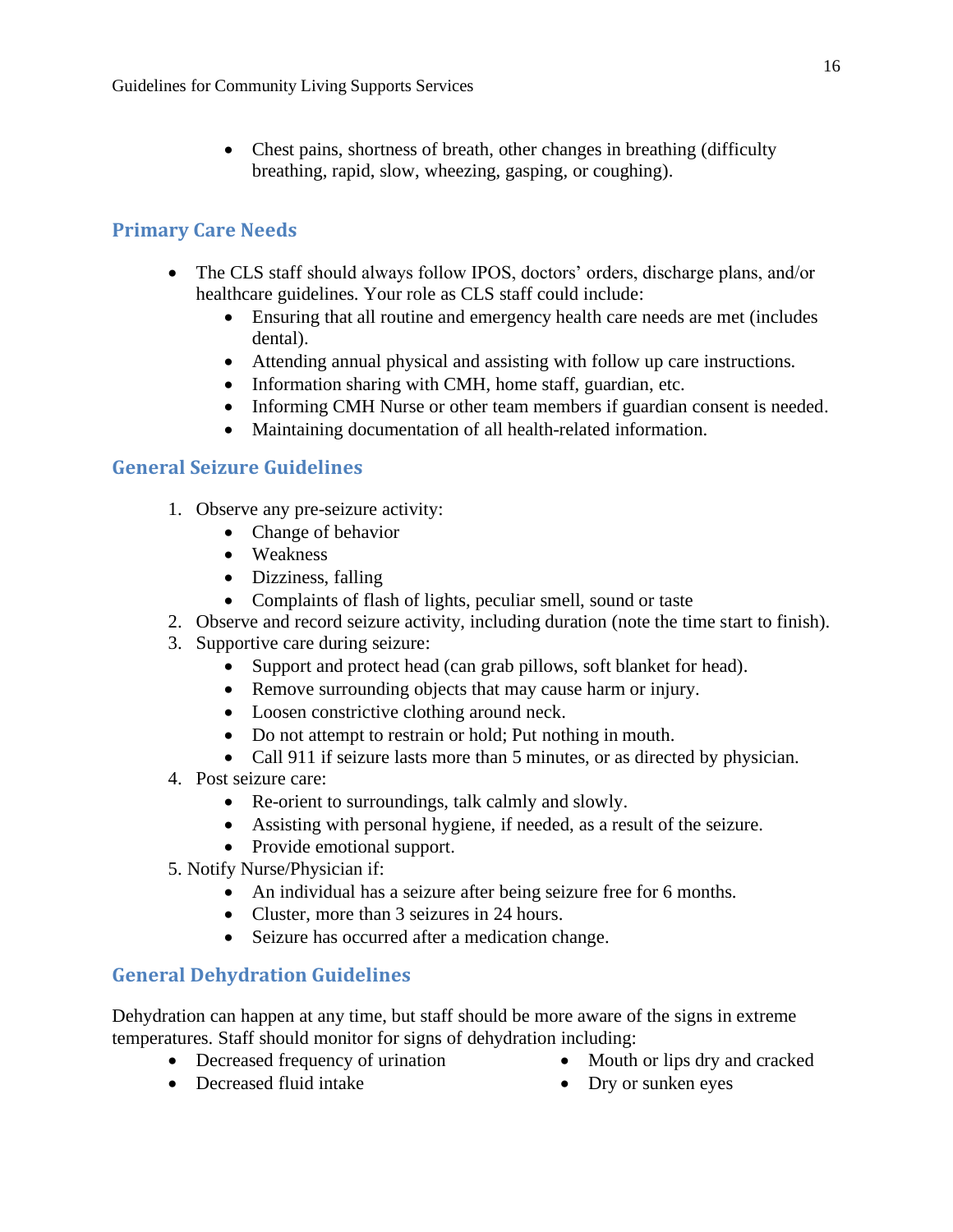## **Safety**

<span id="page-16-1"></span><span id="page-16-0"></span>The CLS staff should always follow IPOS. If you have any questions, contact your supervisor for assistance. CMH is available to assist with questions or concerns.

#### **The current IPOS must be available onsite.**

This chapter will introduce staff to ways of increasing the safety of the individual's living environment. As a staff, you are expected to help the individual thrive and live in a healthy environment. Safety starts with preparation, observation, and helping to reduce risk.

#### <span id="page-16-2"></span>**Emergency Plans**

#### <span id="page-16-3"></span>**General Guidelines**

As a CLS staff, it is important to be aware of basic emergency procedures, which are included as guides. These include how to prepare ahead of time, what to do during and what you can do after an emergency. *Please remember that every situation is unique and it is important to familiarize yourself with the individual's home and environment*.

- If required, specific evacuation procedures will be identified in the individual's IPOS.
- Emergency and evacuation procedures should be practiced frequently and if there are issues or concerns contact your supervisor. CMH is available to assist with questions or concerns.

#### <span id="page-16-4"></span>**Alert Systems**

The National Weather Service will give alerts to warn you of potentially dangerous weather. Here is a breakdown of what the difference is between a warning and a watch:

- A watch means conditions are right for dangerous weather. In other words, a "watch" means to watch out for what the weather could do, be ready to act.
- A warning means that the dangerous weather is threatening the area.
- It is important to listen to the television and radio, as this is a way that the public is notified of any potential weather dangers.

#### <span id="page-16-5"></span>**Winter Storms and Extreme Cold**

Preparation:

- Make sure that there is adequate clothing and blankets available and a sufficient heating source. It is important to make sure there is enough food in the home, in case it is unreachable for several days. Establish who is responsible for clearing sidewalks and driveways after a snowstorm and get proper materials if needed (shovel, salt, sand, etc.).
- Make sure the individual has enough medication and it is properly stored.

#### During:

- Make sure the individual walks carefully on snowy, icy walkways.
- Drive the individual only if it is absolutely necessary.
- Dress appropriately for the weather.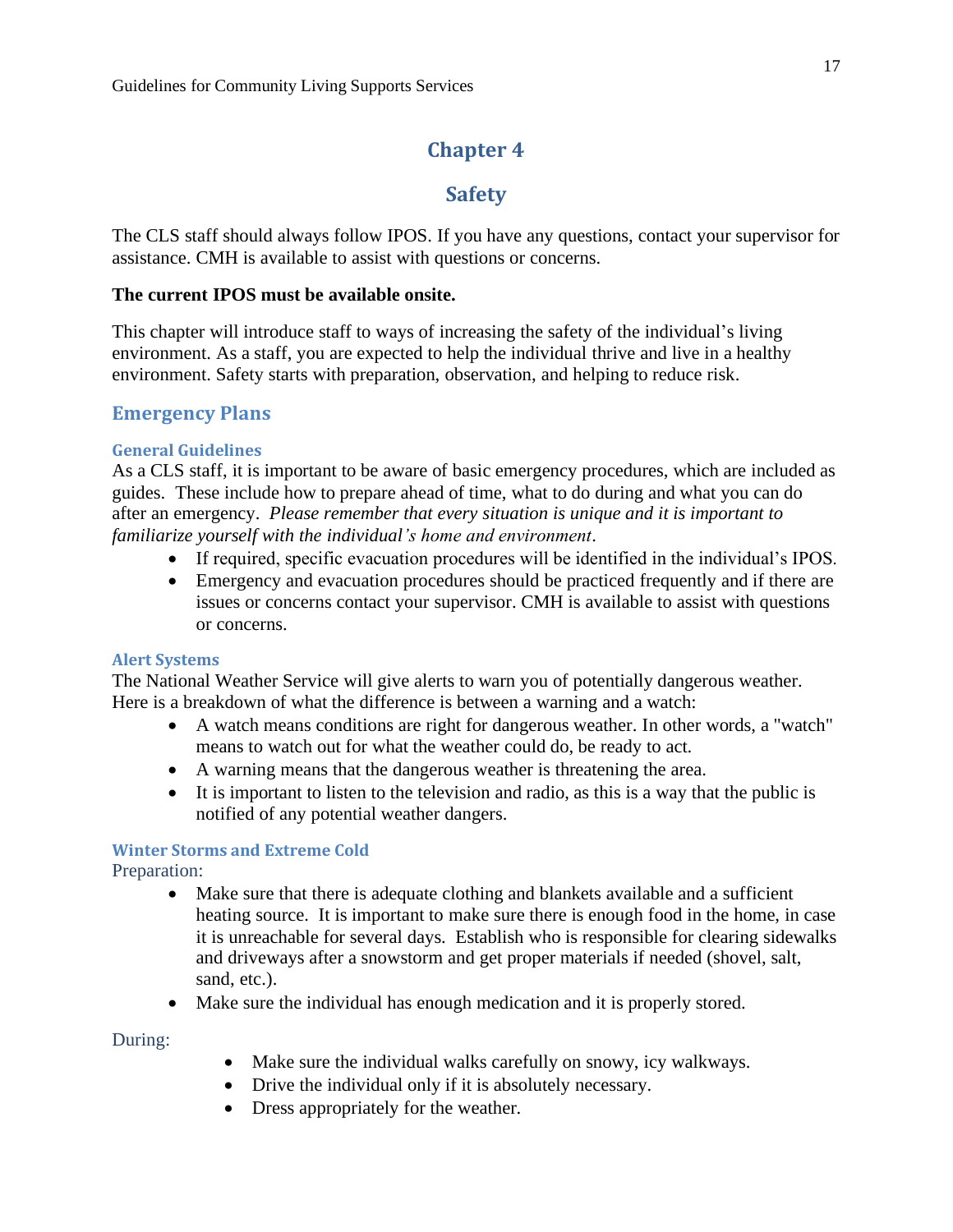- Watch for signs of frostbite (loss of feeling, white appearance in fingers, toes, ears, etc.).
- Watch for signs of hypothermia (uncontrollable shivering, memory loss, disorientation); get the individual to a warm location. Seek medical assistance as soon as possible.
- Let someone know where you are going, your route, and expected arrival time if you need to travel.

#### <span id="page-17-0"></span>**Extreme Heat**

Preparation:

- Check the air conditioner (if applicable) to ensure that it is properly working and listen to weather forecast to stay up to date on extreme temperature changes.
- Make sure the individual has enough medication and it is properly stored.

#### During:

- Make sure the individual:
	- Stays indoors as much as possible and limits exposure to sun.
	- Drinks plenty of water even if they are not feeling thirsty. Avoid caffeinated drinks.
	- Is aware of any medication interactions with heat, as this could increase any symptoms someone might have.
	- Dresses in light colored, loose-fitting, lightweight clothing. Also protects face and head by wearing hats.
	- Avoids completing strenuous work during the warmest part of the day and takes frequent breaks when working outside.

## <span id="page-17-1"></span>**Thunderstorms and Lightning**

Preparation:

- Listen to or watch weather forecasts to stay up to date on any watches or warnings related to a thunderstorm. Avoid outdoor activities and unplug any electronic equipment that are not in use.
- Make sure the individual has enough medication and it is properly stored.

#### During:

- Make sure the individual:
	- Stays away from windows and doors.
	- Takes shelter in a sturdy building avoiding natural lightning rods (metal objects, tall isolated tree, hilltops, open fields, etc.).
	- Avoids contact with electrical equipment or cords.
	- Seeks medical attention if struck by lightning.
	- Stays away from storm damaged areas, downed power lines, and flooded roadways.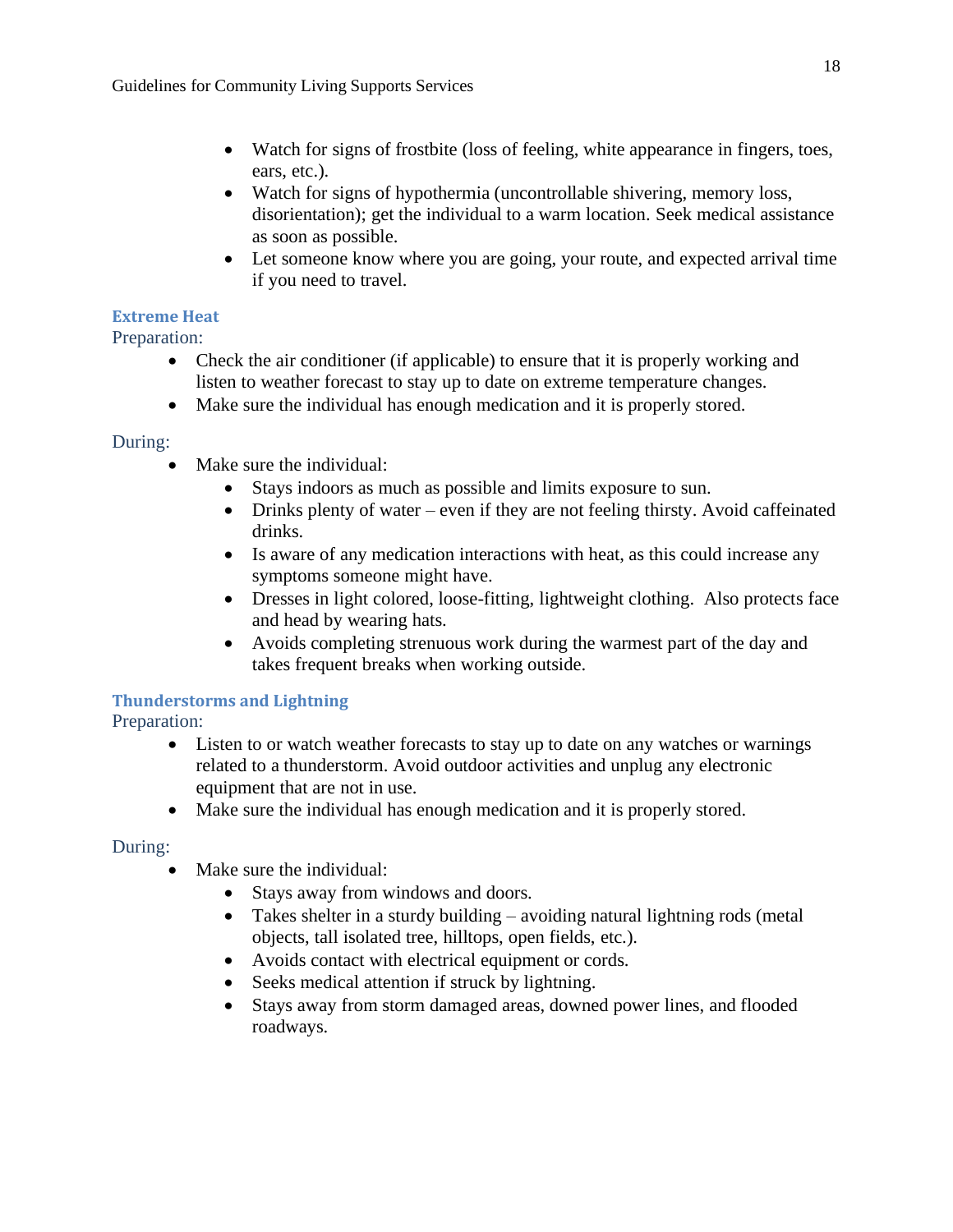#### <span id="page-18-0"></span>**Tornados**

Preparation:

- Listen to or watch weather forecasts to stay up to date on any watches or warnings related to a tornado. Be alert to any changing weather conditions. The following are signs of danger: dark, greenish skies, large hail, loud roar, a large, dark, low-lying cloud. If you see any of these danger signs take shelter immediately.
- Make sure the individual has enough medication and it is properly stored.

#### During:

- Make sure you and the individual:
	- Seeks shelter immediately. Here are guidelines of where to go:
	- If you are in a structure (e.g. residence, small building, school, nursing home, hospital, factory, shopping center, high-rise building)
		- Go to a pre-designated shelter area such as a safe room, basement, storm cellar, or the lowest building level. If there is no basement, go to the center of an interior room on the lowest level (closet, interior hallway) away from corners, windows, doors, and outside walls. Put as many walls as possible between you and the outside. Get under a sturdy table and use your arms to protect your head and neck.
	- If you are in a high-rise building:
		- Go to a small interior room or hallway on the lowest floor possible.
	- If you are in a trailer or mobile home:
		- Get out immediately and go to the lowest floor of a sturdy, nearby building or a storm shelter. Mobile homes, even if tied down, offer little protection from tornadoes.
	- If you are outside with no shelter:
		- Immediately get into a vehicle, buckle your seat belt and try to drive to the closest sturdy shelter.
		- Stay in the car with the seat belt on. Put your head down below the windows; cover your head with your hands and a blanket, coat or other cushion if possible.
		- Do not get under an overpass or bridge. You are safer in a low, flat location.
		- Watch out for flying debris. Flying debris from tornadoes causes most fatalities and injuries.

#### After:

- Injury may result from the direct impact of a tornado or it may occur afterward when people walk among debris and enter damaged buildings. Check for injuries. Do not attempt to move seriously injured people unless they are in immediate danger of further injury. Get medical assistance immediately. Here are some general safety precautions for the individual:
	- Continue to monitor the radio or television for emergency information.
	- Use caution when entering/exiting any buildings with damage.
	- Wear sturdy shoes/boots, if possible.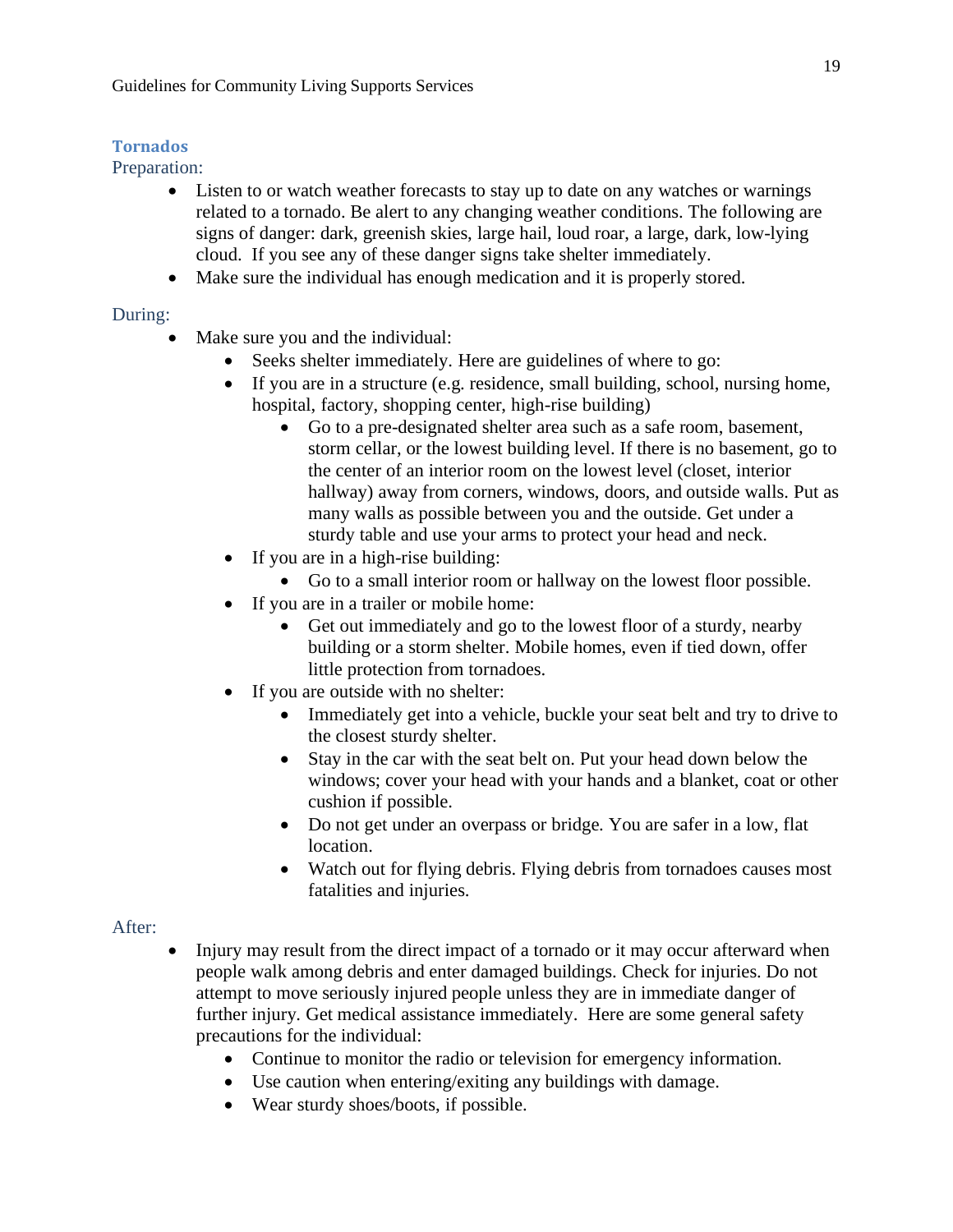- Be aware of any hazards when walking (exposed nails, broken glass, etc.).
- Do not touch any downed power lines or objects in contact with downed lines. Report any electrical hazards to police.
- Cooperate with public safety officials.

## <span id="page-19-0"></span>**Blackouts**

Preparation:

- Make sure there are plenty of containers filled with water and place them in the refrigerator or freezer. Remember to leave space in containers that are freezing. Chilled and frozen water will help keep food cold during temporary power outages.
- Contact the power company before a blackout occurs if the individual uses a batteryoperated wheelchair or other power-dependent equipment. Utility companies keep a list of power-dependent customers and might be able to inform you of any alternatives available in your area.
- Have extra batteries available and charged.
- Make sure the individual has enough medication and it is properly stored.

## During:

- Keep refrigerator and freezer doors closed as much as possible.
- Turn off or disconnect appliances/equipment to avoid any power surges that could damage these items.
- Use flashlights for emergency lighting as a safe alternative to candles.
- Leave on one light so you will know when the power returns.
- Listen to local radio for updated information.

## After:

• Assess to see if there is any damage and throw out any unsafe food. Review food preparation and storage/food safety in these guidelines for direction on what is unsafe food.

## <span id="page-19-1"></span>**Household Chemical Emergencies**

Preparation:

- When using household cleaners or other hazardous materials keep them in their original containers and make sure that all original labels are on the container.
- Never store hazardous chemicals with food or mix with other products.
- Follow the manufacturer's instructions for proper use.
- Never smoke while using household chemicals.
- Clean up any spill immediately, using precautions if necessary.
- Have the number for poison control readily available the national Poison Control number is **(800) 222-1222**.

## During:

- Make sure the individual:
	- Avoids breathing toxic fumes.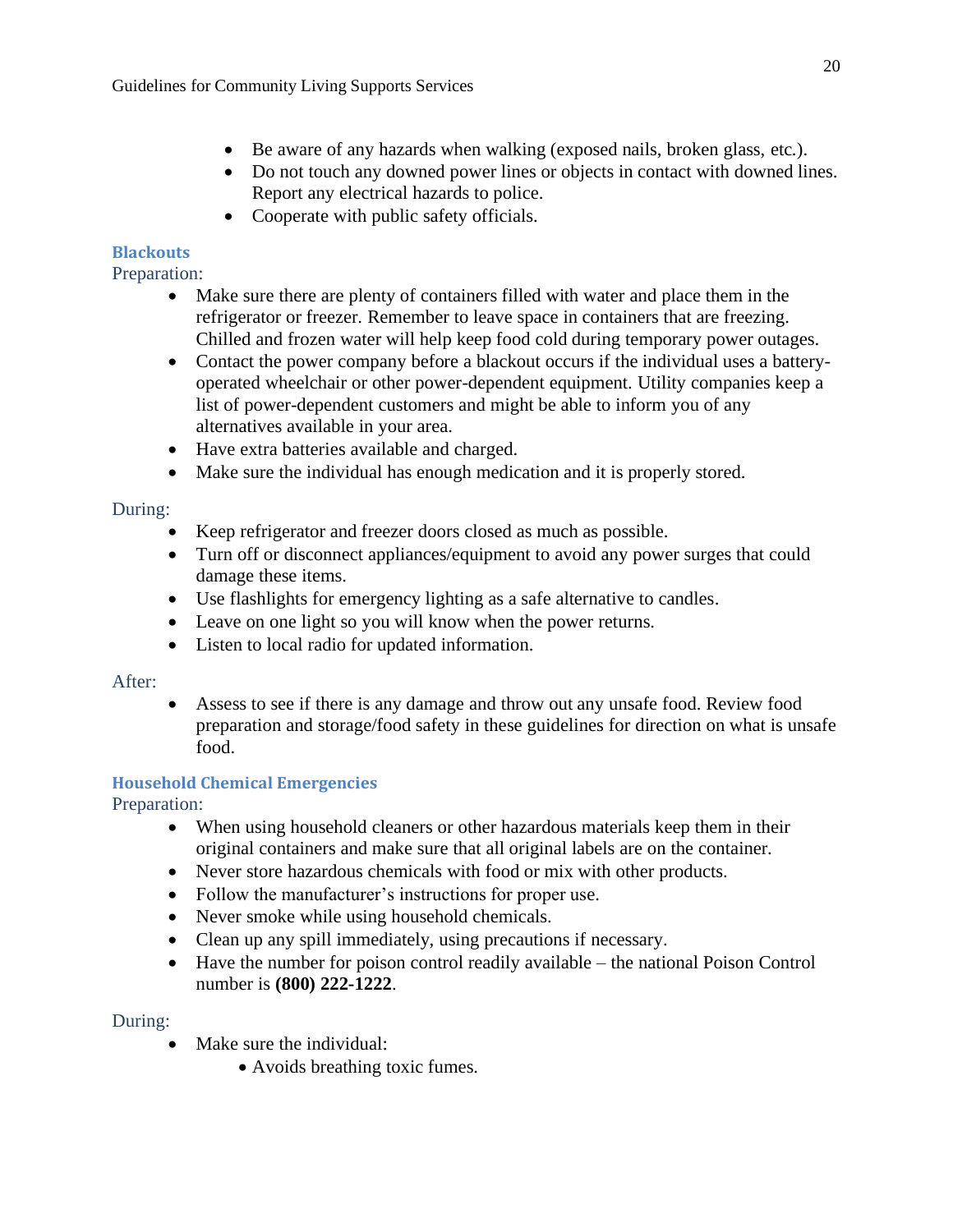- Recognizes and responds to symptoms of toxic poisoning (difficulty breathing, irritation of the eyes, skin, throat, changes in skin color, headache or blurred vision, dizziness, etc.).
- Follows all directions given by an emergency operator/dispatcher.

#### After:

- Discard all contaminated items and make sure the area has been cleaned.
- If applicable, follow doctor's orders.

#### <span id="page-20-0"></span>**Fire Safety**

- Smoke detection equipment must be maintained, tested, and checked monthly for battery replacement.
- Do not leave lit candles unattended.

#### In closing….

Thank you for the work you chose to do! Providing CLS services can be challenging at times. Following all the CMH, state, and federal rules and regulations is certainly challenging a lot of the time. But, as a Direct Support Professional, you have the opportunity to improve the health and quality of life for the individuals we serve. You can literally change lives!